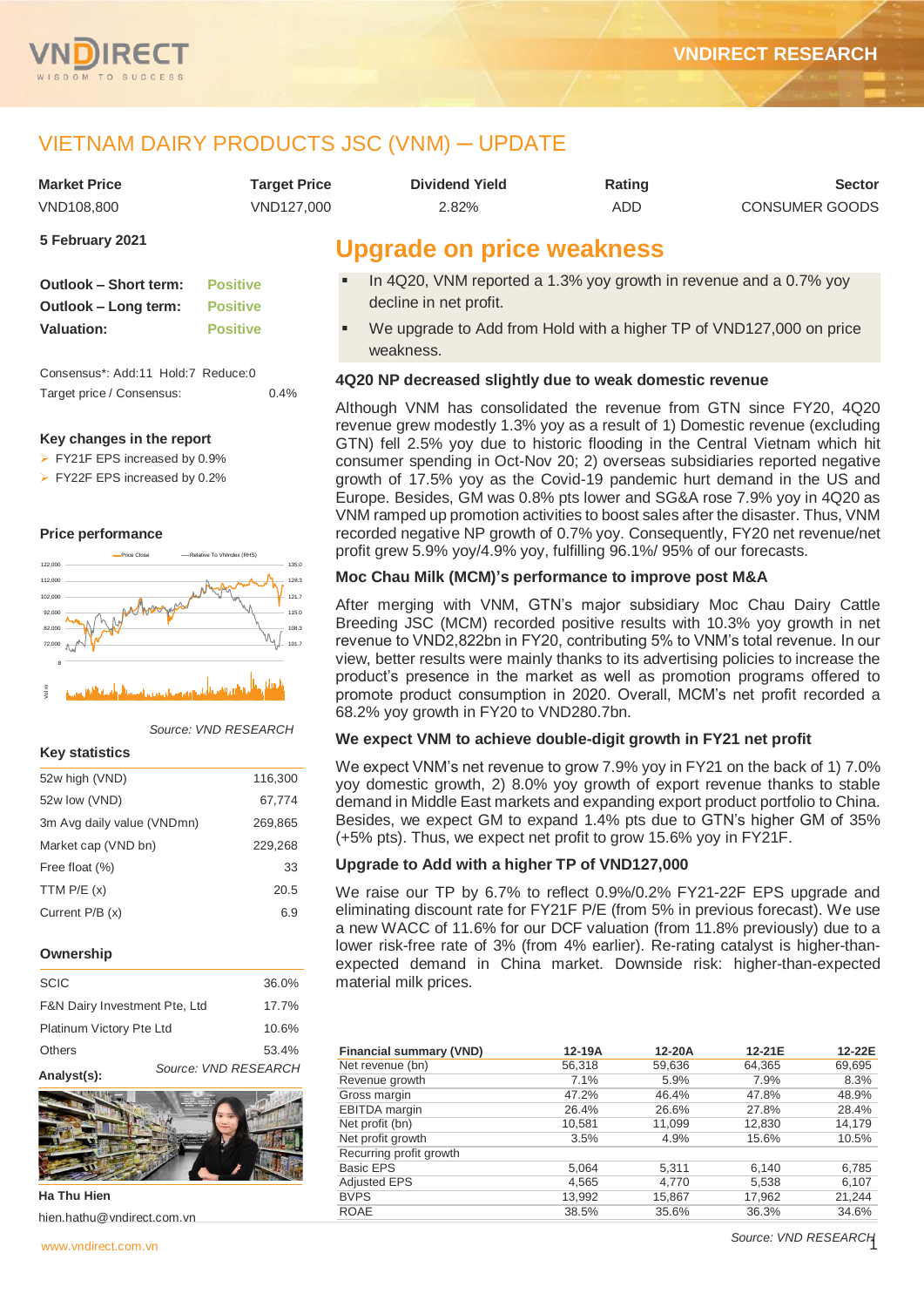

## **2020 RECAP: EARNINGS GROWTH ON TRACK**

**Figure 1: Results comparison**

|                                                       | 4Q20   | 4Q19   |                 | 2020   | 2019   |                 |                  | % vs our<br>2020                                                                                                                                                                                                                                                                             |
|-------------------------------------------------------|--------|--------|-----------------|--------|--------|-----------------|------------------|----------------------------------------------------------------------------------------------------------------------------------------------------------------------------------------------------------------------------------------------------------------------------------------------|
| <b>VNDbn</b>                                          |        |        | % yoy           |        |        | % yoy           | 2020<br>forecast | forecast Comment                                                                                                                                                                                                                                                                             |
|                                                       |        |        |                 |        |        |                 |                  |                                                                                                                                                                                                                                                                                              |
| Revenue                                               | 14,425 | 14,239 | 1.3%            | 59,636 | 56,318 | 5.9%            | 62,042           | 96%                                                                                                                                                                                                                                                                                          |
| Domestic                                              | 12,122 | 11,734 | 3.3%            | 50,842 | 47,555 | 6.9%            | 53,026           | Domestic revenue increased 3.3% yoy in 4Q20 mainly thanks to the<br>consolidation of the new subsidiary GTN (contributing 5% of total<br>96% revenue) while the original domestic business fell 2.5% yoy as<br>historic flooding in the central Vietnam hit consumer spending in Oct-<br>Nov |
| Overseas                                              | 2,303  | 2,505  | $-8.1%$         | 8,794  | 8,764  | 0.3%            | 9,016            | Overseas revenue increased slightly by 0.3% yoy in FY20 as 7.5%<br>98% yoy rise in export sales made up for the weakness of overseas<br>subsidiaries revenue (-9.9% yoy).                                                                                                                    |
| Export                                                | 1,534  | 1,572  | $-2.4%$         | 5,561  | 5,175  | 7.5%            | 5,434            | In 4Q20, export customers rebalanced their purchase orders, causing<br>102%<br>export revenue to drop 2.4% yoy                                                                                                                                                                               |
| <b>Subsidiaries</b>                                   | 769    | 932    | $-17.5%$        | 3,234  | 3,588  | $-9.9%$         | 3,582            | The decrease in overseas subsidiaries segment was mainly due to<br>90% the closure of the schools in California (Driftwood's primary sales<br>channel) while Angkor Milk grew strongly by nearly 20% yoy in FY20.                                                                            |
| <b>Gross profit</b>                                   | 6,658  | 6,680  | $-0.3%$         | 27,668 | 26,572 | 4.1%            | 29,203           | 95%                                                                                                                                                                                                                                                                                          |
| Domestic                                              | 5,554  | 5,456  | 1.8%            | 23,499 | 22,434 | 4.7%            | 24,896           | 94%                                                                                                                                                                                                                                                                                          |
| Overseas                                              | 1,104  | 1,225  | $-9.9%$         | 4,169  | 4,139  | 0.7%            | 4,307            | 97%                                                                                                                                                                                                                                                                                          |
| <b>GPM</b>                                            | 46.2%  | 46.9%  | $-0.8%$ pts     | 46.4%  | 47.2%  | $-0.8\%$ pts    |                  | 47.1% -0.7% pts                                                                                                                                                                                                                                                                              |
| Domestic                                              | 45.8%  |        | 46.5% -0.7% pts | 46.2%  |        | 47.2% -1.0% pts |                  | Domestic gross margin contracted 1.0% pts due to the consolidation<br>of the new subsidiary GTNFoods with lower gross margin of 29.1% in<br>46.9% -0.7% pts<br>FY20, compared to 47.2% in existing business and 47.4% in<br>overseas segment.                                                |
| Overseas                                              | 47.9%  |        | 48.9% -0.9% pts | 47.4%  | 47.2%  | $0.2%$ pts      | 47.8%            | Overseas gross margin slightly gained 0.2% pts in FY20 as its<br>-0.4% pts revenue rose 0.3% while its COGS as % revenue was nearly<br>unchanged compared to FY19.                                                                                                                           |
| Average global whole milk<br>powder price (USD/Tonne) | 3,082  | 3,213  | $-4.1%$         | 2,975  | 3,118  | $-4.6%$         | 2,900            | 102.6%                                                                                                                                                                                                                                                                                       |
| SG&A                                                  | 4,512  | 4,183  | 7.9%            | 15,406 | 14,390 | 7.1%            | 15,591           | 99%                                                                                                                                                                                                                                                                                          |
| SG&A as % of revenue                                  | 31.3%  | 29.4%  | 1.9% pts        | 25.8%  | 25.6%  | $0.3%$ pts      | 25.1%            | Since Vinamilk increased sales activities in late 4Q2020 to offset the<br>impact of flood in the Central region at the beginning of the quarter,<br>$0.7%$ pts<br>the consolidated SG&A expense as % revenue in 4Q20 increased<br>1.9% pts to 31.3% versus 29.4% in 4Q19.                    |
| EBIT                                                  | 2,146  | 2,497  | $-14.0%$        | 12,263 | 12,182 | 0.7%            | 13,612           | 90%                                                                                                                                                                                                                                                                                          |
| EBIT margin                                           | 14.9%  |        | 17.5% -2.7% pts | 20.6%  |        | 21.6% -1.1% pts |                  | EBIT margin lower by 0.1% pts due to 288%/2.0% yoy surge in<br>21.9% -1.4% pts<br>discount/selling expenses to boost sale after the disaster                                                                                                                                                 |
| <b>Financial income</b>                               | 602    | 234    | 157.8%          | 1,581  | 807    | 95.8%           | 1,052            | Financial activities rose strongly in 4Q20 by 157.8% yoy mainly due<br>150.2% to profit from the revaluation of investment in GTNFoods (GTN,<br>HOSE) of VND301bn.                                                                                                                           |
| Financial expense                                     | 65     | 71     | $-8.7%$         | 309    | 187    | 65.0%           | 277              | 111.6%                                                                                                                                                                                                                                                                                       |
| Pre-tax profit                                        | 2,672  | 2,649  | 0.9%            | 13,519 | 12,796 | 5.7%            | 14,275           | 95%                                                                                                                                                                                                                                                                                          |
| EBT margin                                            | 18.5%  | 18.6%  | $-0.1\%$ pts    | 22.67% |        | 22.7% -0.1% pts |                  | 23.0% -0.3% pts                                                                                                                                                                                                                                                                              |
| Tax                                                   | 436    | 473    | $-7.8%$         | 2,283  | 2,242  | 1.8%            | 2,570            | 89%                                                                                                                                                                                                                                                                                          |
| Tax rate                                              | 16.3%  |        | 17.9% -1.5% pts | 16.9%  |        | 17.5% -0.6% pts |                  | 18.0% -1.1% pts                                                                                                                                                                                                                                                                              |
| Net profit                                            | 2,185  | 2,202  | $-0.7%$         | 11,099 | 10,581 | 4.9%            | 11,705           | 95%                                                                                                                                                                                                                                                                                          |
| Net margin                                            | 15.1%  | 15.5%  | $-0.3%$ pts     | 18.6%  |        | 18.8% -0.2% pts | 19.0%            | $-0.4%$ pts                                                                                                                                                                                                                                                                                  |
| FD EPS (VND)                                          | 936    | 950    | $-1.5%$         | 4,770  | 4,565  | 4.5%            | 5,041            | 95%                                                                                                                                                                                                                                                                                          |

Source: VNDIRECT RESEARCH, COMPANY REPORTS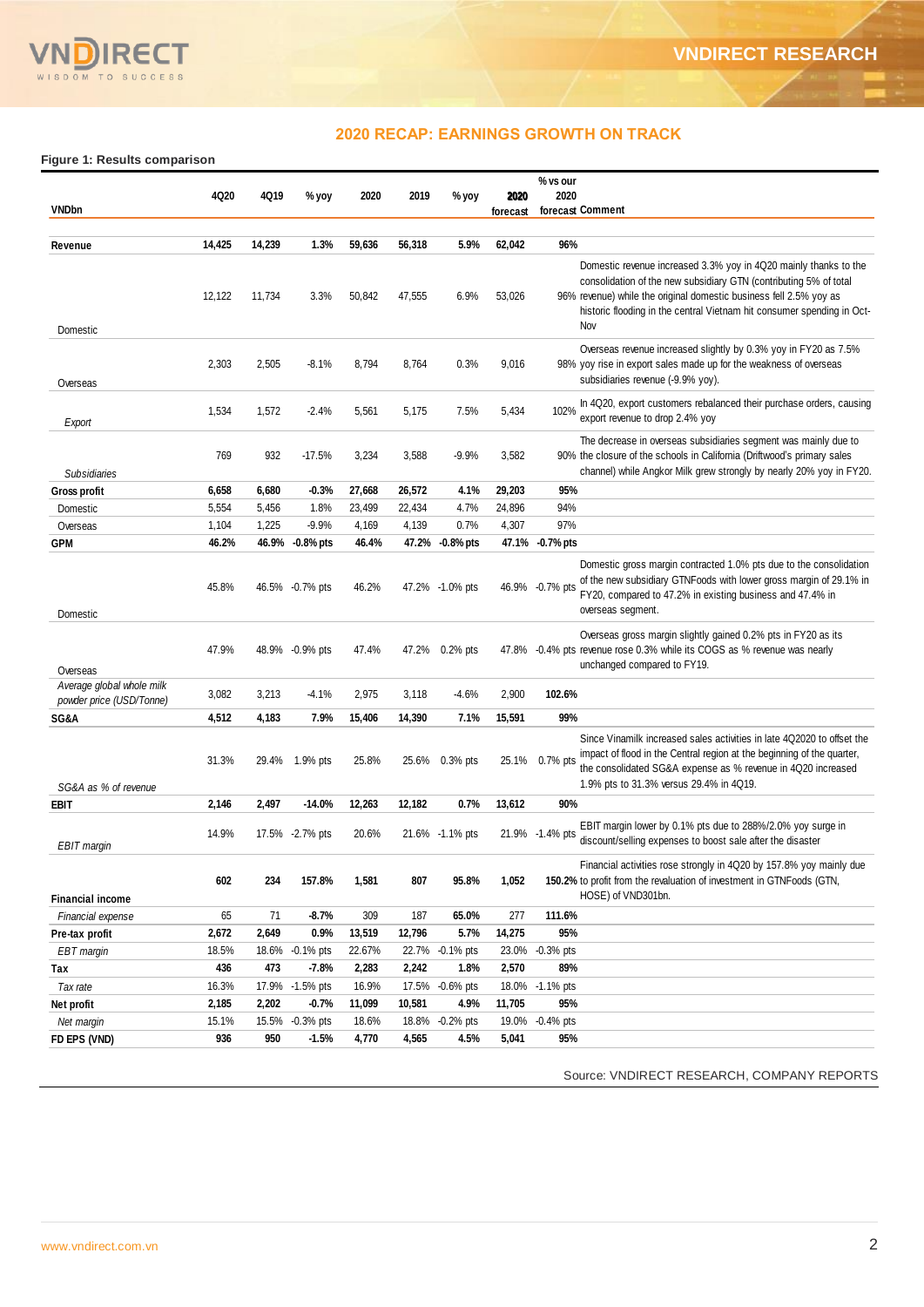

## **Moc Chau Milk (MCM)'s performance to improve post M&A**

One year after VNM joined the governance, Moc Chau Dairy Cattle Breeding JSC (MCM, UPCoM) recorded positive results with 10.3% yoy growth in net revenue to VND2,822bn in FY20. We believe better results were mainly thanks to MCM's advertising policies to increase the product's presence in the market, thus promoting product consumption in 2020. Specifically, MCM's advertising expense rose 138.1% yoy to VND502bn, accounting for 17.8% to net revenue compared to 8.2% in FY19. Besides, MCM's material expense to revenue ratio went down from 71.5% in FY19 to 61.9% in FY20 as it enjoyed better purchasing price thanks to VNM, thus boosting GPM significantly to 31.5% (+12.6% pts yoy). Overall, MCM's net profit reported a 68.2% yoy growth in FY20 to VND280.7bn.

## **NET PROFIT TO ACHIEVE DOUBLE-DIGIT GROWTH IN FY21**

## **Domestic revenue growth to remain stable in FY21-22F**

We expect Vietnam's dairy consumption to maintain a steady growth of 7.0% yoy in FY21-22F thanks to 1) solid demand in rural areas which is expected to rise 13%/14% yoy, per our estimate and 2) changes in consumer preference targeting immune-boosting and nutritional products due to the impact of the pandemic. As a result, domestic revenue (excluded MCM) is estimated to rise 6.5% yoy and 8.0% yoy, respectively in FY21F and FY22F. Besides, we believe Moc Chau Milk will record positive growth in both revenue and net profit in FY21F of 10%/15.5% yoy by taking benefits from VNM's wide distribution network with over 251,000 POS nationwide as well as its purchasing bargaining power. Overall, domestic sales are expected to grow 7.0% yoy in FY21F, and a further 8.2% yoy in FY22F, remaining to be the main growth driver for VNM's net revenue.

## **Export sales look solid in FY21F**

The Chinese government recently granted an official milk export license to another VNM's factory with UTH milk, sweetened condensed milk and other condensed milk products. Up to now, the Chinese authorities have issued transaction codes for three factories of VNM including Thong Nhat Dairy Factory, Sai Gon Dairy Factory, and Truong Tho Dairy Factory. In our view, China market holds great potential for dairy exporters in Vietnam especially VNM as the demand for milk-based products in China is quite high (note that China's milk supply is only enough to meet 75% of the domestic market demand) and dairy products imported from ASEAN to China have a tax rate of 0% (under the ACFTA agreement), lower than import duties from Australia, the EU, and the US. Additionally, with the geographical location near China, milk products will be transported in a short time, ensuring the products' quality and freshness as well as saving transportation cost (which accounted for 1.1% of total revenue in FY20). In combination with the stable demand in Middle East markets we expect VNM's export to surge 8.0% yoy in FY21F, accounting for 9.3% VNM's total net revenue.

## **Net revenue and net profit are forecasted to grow 7.9% yoy and 15.6% yoy, respectively, in FY21F**

We project VNM's net revenue to rise 7.9% yoy mainly thanks to 7.0% yoy growth in domestic sales and 8.0% yoy growth in export sales. As the cost restructuring process of GTNFoods is expected to be completed from FY21F, GTN's improved GPM of 35% (+5% pts) could slightly boost VNM's combined GPM to 47.5% (+1.2% pts yoy) Overall, net profit is forecasted to increase 15.6% yoy and 10.5% yoy in FY21F and FY22F, respectively, to VND12,830bn and VND14,179bn.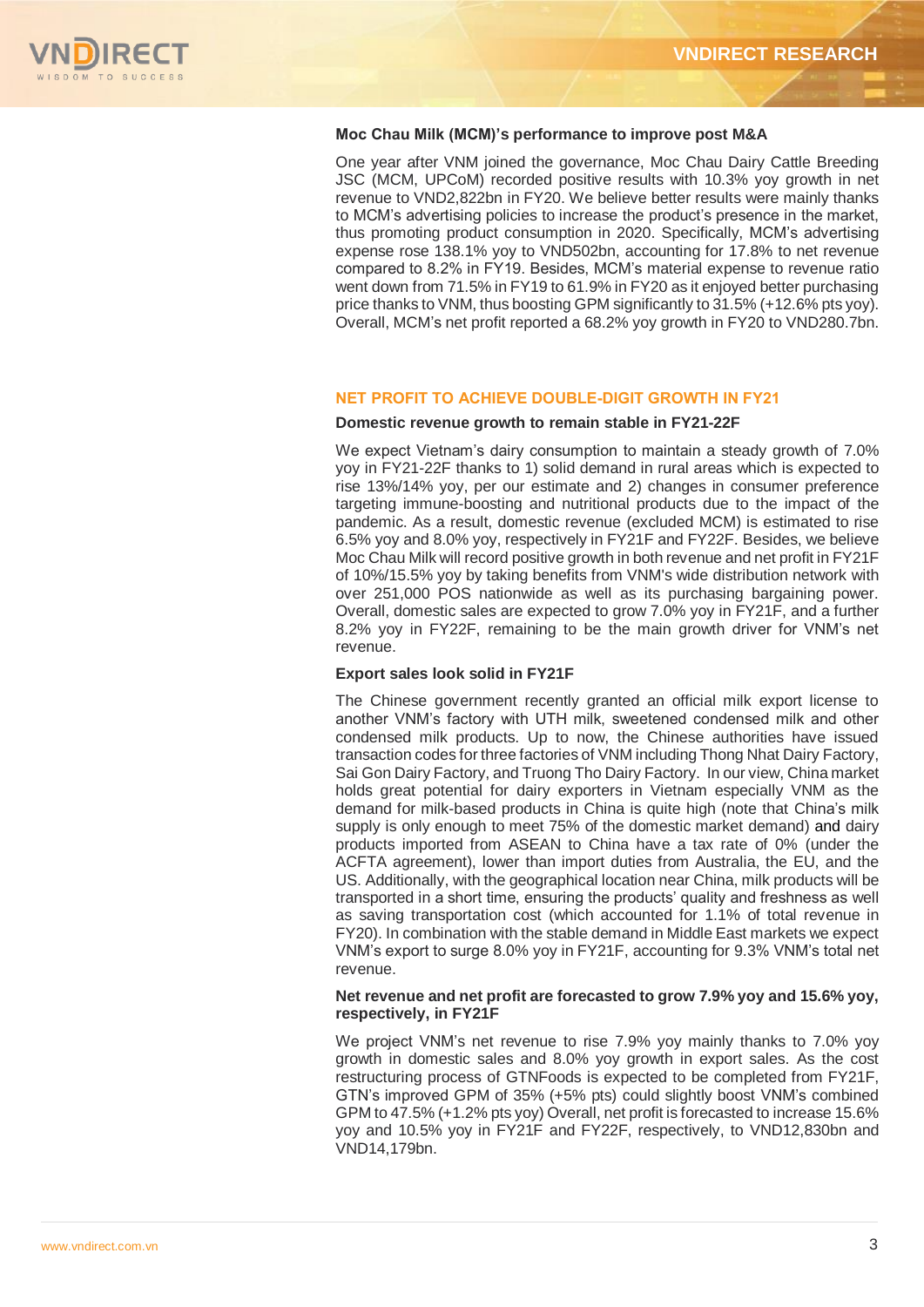

| <b>VNDbn</b>                                                                                                                                                                                                                                                                                                                                                                                                                                                                                                                                                                                                                                                                          | 2019A                              | 2020A   | 2021F                     | 2022F                            |
|---------------------------------------------------------------------------------------------------------------------------------------------------------------------------------------------------------------------------------------------------------------------------------------------------------------------------------------------------------------------------------------------------------------------------------------------------------------------------------------------------------------------------------------------------------------------------------------------------------------------------------------------------------------------------------------|------------------------------------|---------|---------------------------|----------------------------------|
| Net revenue                                                                                                                                                                                                                                                                                                                                                                                                                                                                                                                                                                                                                                                                           | 56,318                             | 59,636  | 64,365                    | 69,695                           |
| % yoy                                                                                                                                                                                                                                                                                                                                                                                                                                                                                                                                                                                                                                                                                 | 7.1%                               | 5.9%    | 7.9%                      | 8.3%                             |
| Domestic                                                                                                                                                                                                                                                                                                                                                                                                                                                                                                                                                                                                                                                                              | 6.3%                               | 6.9%    | 7.0%                      | 8.2%                             |
| Export                                                                                                                                                                                                                                                                                                                                                                                                                                                                                                                                                                                                                                                                                | 14.8%                              | 7.5%    | 8.0%                      | 8.0%                             |
| Oversea subsidiaries                                                                                                                                                                                                                                                                                                                                                                                                                                                                                                                                                                                                                                                                  | 8.6%                               | $-9.9%$ | 22.8%                     | 9.3%                             |
| <b>Gross profit</b>                                                                                                                                                                                                                                                                                                                                                                                                                                                                                                                                                                                                                                                                   | 26,572                             | 27,669  | 30,772                    | 34,083                           |
| Gross margin                                                                                                                                                                                                                                                                                                                                                                                                                                                                                                                                                                                                                                                                          | 47.2%                              | 46.4%   | 47.8%                     | 48.9%                            |
| SG&A                                                                                                                                                                                                                                                                                                                                                                                                                                                                                                                                                                                                                                                                                  | 14,390                             | 15,406  | 15,899                    | 17,414                           |
| SG&A as % revenue                                                                                                                                                                                                                                                                                                                                                                                                                                                                                                                                                                                                                                                                     | 25.6%                              | 25.8%   | 24.7%                     | 25.0%                            |
| <b>EBIT</b>                                                                                                                                                                                                                                                                                                                                                                                                                                                                                                                                                                                                                                                                           | 12,182                             | 12,263  | 14,873                    | 16,670                           |
| <b>EBIT</b> margin                                                                                                                                                                                                                                                                                                                                                                                                                                                                                                                                                                                                                                                                    | 21.6%                              | 20.6%   | 23.1%                     | 23.9%                            |
| %yoy                                                                                                                                                                                                                                                                                                                                                                                                                                                                                                                                                                                                                                                                                  | 8.7%                               | 0.7%    | 21.3%                     | 12.1%                            |
| Net profit                                                                                                                                                                                                                                                                                                                                                                                                                                                                                                                                                                                                                                                                            | 10,581                             | 11,099  | 12,830                    | 14,179                           |
| Net margin                                                                                                                                                                                                                                                                                                                                                                                                                                                                                                                                                                                                                                                                            | 18.8%                              | 18.6%   | 19.9%                     | 20.3%                            |
| %yoy                                                                                                                                                                                                                                                                                                                                                                                                                                                                                                                                                                                                                                                                                  | 3.5%                               | 4.9%    | 15.6%                     | 10.5%                            |
| <b>EPS diluted</b>                                                                                                                                                                                                                                                                                                                                                                                                                                                                                                                                                                                                                                                                    | 4,565                              | 4,770   | 5,538                     | 6,107                            |
| EPS growth                                                                                                                                                                                                                                                                                                                                                                                                                                                                                                                                                                                                                                                                            | 3.4%                               | 4.5%    | 16.1%                     | 11.0%                            |
|                                                                                                                                                                                                                                                                                                                                                                                                                                                                                                                                                                                                                                                                                       |                                    |         |                           |                                  |
|                                                                                                                                                                                                                                                                                                                                                                                                                                                                                                                                                                                                                                                                                       |                                    |         |                           |                                  |
|                                                                                                                                                                                                                                                                                                                                                                                                                                                                                                                                                                                                                                                                                       |                                    |         |                           |                                  |
| Present value of Free Cash Flows to Firm (VNDbn)                                                                                                                                                                                                                                                                                                                                                                                                                                                                                                                                                                                                                                      |                                    |         |                           | 103,497                          |
| Present value of Terminal value (VNDbn)                                                                                                                                                                                                                                                                                                                                                                                                                                                                                                                                                                                                                                               |                                    |         |                           | 143,867                          |
| Enterprise Value (VNDbn)                                                                                                                                                                                                                                                                                                                                                                                                                                                                                                                                                                                                                                                              |                                    |         |                           | 247,364                          |
| Less: Net Debt<br>Equity Value (VNDbn)                                                                                                                                                                                                                                                                                                                                                                                                                                                                                                                                                                                                                                                | Plus: Cash + ST investment (VNDbn) |         |                           | 19,014<br>266,378                |
| No. of Outstanding Share (m)                                                                                                                                                                                                                                                                                                                                                                                                                                                                                                                                                                                                                                                          |                                    |         |                           | 2,090                            |
| <b>Equity Value Per Share (VND)</b>                                                                                                                                                                                                                                                                                                                                                                                                                                                                                                                                                                                                                                                   |                                    |         |                           | 127,472                          |
|                                                                                                                                                                                                                                                                                                                                                                                                                                                                                                                                                                                                                                                                                       |                                    |         |                           |                                  |
| <b>WACC</b>                                                                                                                                                                                                                                                                                                                                                                                                                                                                                                                                                                                                                                                                           |                                    |         |                           | 11.6%                            |
| Cost of Equity                                                                                                                                                                                                                                                                                                                                                                                                                                                                                                                                                                                                                                                                        |                                    |         |                           | 11.5%                            |
| Long-term growth                                                                                                                                                                                                                                                                                                                                                                                                                                                                                                                                                                                                                                                                      |                                    |         | Source: VNDIRECT RESEARCH | 5.0%                             |
| 2021F NPAT attribute to common share holder (VNDbn)<br>2021F No. of outstanding share (m)<br>2021F EPS (VND)<br>Global milk producers' average P/E (x)                                                                                                                                                                                                                                                                                                                                                                                                                                                                                                                                |                                    |         |                           | 11,573<br>2,090<br>5,538<br>22.7 |
| Discount rate for weak local market sentiment                                                                                                                                                                                                                                                                                                                                                                                                                                                                                                                                                                                                                                         |                                    |         |                           | 0%                               |
| we expect Covid-19 to be well-controlled and the vaccines will be widely used in<br>2H21F. Our valuation is based on an equal weighting of 1) DCF model over a<br>10-year projection period (WACC: 11.6%, COE: 11.5% and LTG: 5.0%) and 2)<br>a forward P/E of 22.7x on FY21F EPS. We use a new WACC of 11.6% for our<br>DCF valuation (from 11.8% previously) due to a lower risk-free rate at 3% (from<br>4% earlier).<br>Re-rating catalyst is higher-than-expected demand in China market. Downside<br>risk: higher-than-expected material milk prices<br>Figure 3: Discounted Cash Flows - Future Cash Flows to Firm (FCFF)<br>Figure 4: Multiples Valuation (P/E)<br>Target P/E |                                    |         |                           | 22.7                             |

#### **Figure 2: VnDirect Research's forecasts for FY21-22F business results**

## **VALUATION**

#### **Figure 3: Discounted Cash Flows - Future Cash Flows to Firm (FCFF)**

| Present value of Free Cash Flows to Firm (VNDbn)  | 103.497                   |
|---------------------------------------------------|---------------------------|
| Present value of Terminal value (VNDbn)           | 143,867                   |
| Enterprise Value (VNDbn)                          | 247.364                   |
| Less: Net Debt Plus: Cash + ST investment (VNDbn) | 19.014                    |
| Equity Value (VNDbn)                              | 266.378                   |
| No. of Outstanding Share (m)                      | 2,090                     |
| <b>Equity Value Per Share (VND)</b>               | 127,472                   |
|                                                   |                           |
| <b>WACC</b>                                       | 11.6%                     |
| Cost of Equity                                    | 11.5%                     |
| Long-term growth                                  | 5.0%                      |
|                                                   | Source: VNDIRECT RESEARCH |

#### **Figure 4: Multiples Valuation (P/E)**

| 2021F NPAT attribute to common share holder (VNDbn) | 11,573                    |
|-----------------------------------------------------|---------------------------|
| 2021F No. of outstanding share (m)                  | 2,090                     |
| 2021F EPS (VND)                                     | 5,538                     |
| Global milk producers' average P/E (x)              | 22.7                      |
| Discount rate for weak local market sentiment       | $0\%$                     |
| Target P/E                                          | 22.7                      |
| Implied price 2021                                  | 125.711                   |
|                                                     | Source: VNDIRECT RESEARCH |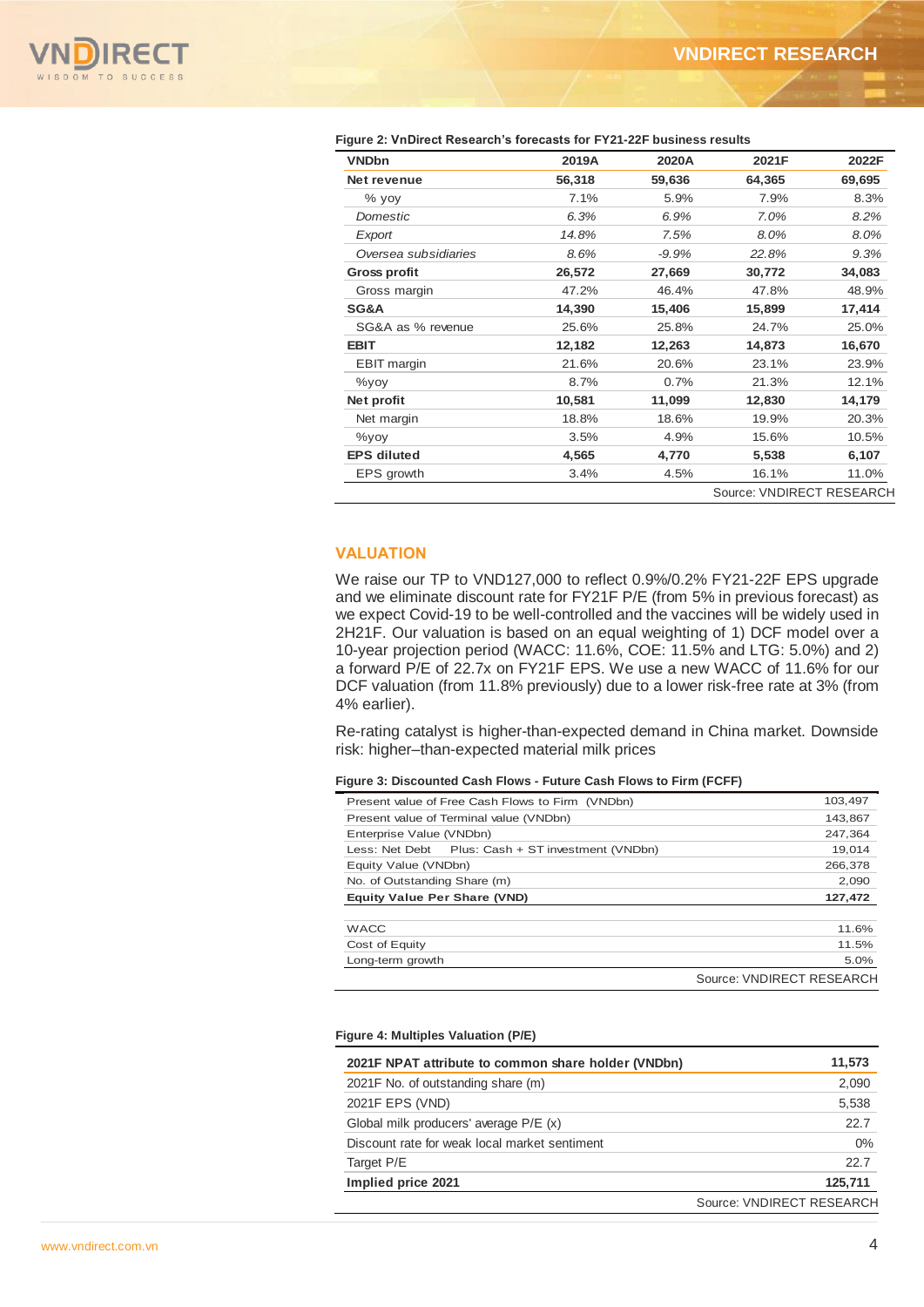

## **Figure 5: Valuation summary**

| <b>Methodology</b> | <b>Price</b> | Weight | <b>Weighted price</b>     |
|--------------------|--------------|--------|---------------------------|
| <b>FCFF</b>        | 127.472      | 50%    | 63,736                    |
| P/E                | 125.711      | 50%    | 62,856                    |
| Average price      |              |        | 126.592                   |
| Target price 2021  |              |        | 127,000                   |
|                    |              |        | Source: VNDIRECT RESEARCH |

# **Figure 6: DCF Valuation - Free Cashflow to Firm**

|             |                             | 2020     | 2021    | 2022     | 2023    | 2024    | 2025    | 2026     | 2027     | 2028     | 2029     | 2030                      |
|-------------|-----------------------------|----------|---------|----------|---------|---------|---------|----------|----------|----------|----------|---------------------------|
| <b>EBIT</b> |                             | 12,263   | 14,873  | 16,670   | 18,035  | 19,829  | 21,864  | 24,102   | 26,568   | 29.282   | 32,269   | 35,554                    |
|             |                             |          |         |          |         |         |         |          |          |          |          |                           |
| Add:        | Depreciation                | 2,209    | 1,947   | 2,140    | 2,370   | 2,623   | 2,903   | 3,209    | 3,504    | 3,779    | 4,066    | 4,374                     |
| Less:       | Capital expenditure         | (1,265)  | (3,650) | (4, 301) | (4,284) | (4,674) | (5,099) | (5, 563) | (4, 464) | (4,870)  | (5, 313) | (5,797)                   |
|             | Changes in Working Capital  | (2,624)  | 1,465   | (143)    | (157)   | (185)   | (202)   | (220)    | (240)    | (262)    | (286)    | (312)                     |
|             |                             |          |         |          |         |         |         |          |          |          |          |                           |
|             | Free Cash Flow (FCF)        | 10,583   | 14,635  | 14,365   | 15,964  | 17,594  | 19,466  | 21,529   | 25,368   | 27,929   | 30,736   | 33,819                    |
|             |                             |          |         |          |         |         |         |          |          |          |          |                           |
| Less:       | <b>Taxes Paid</b>           | (2, 283) | (2,763) | (3,079)  | (3,346) | (3,690) | (4,034) | (4, 445) | (4, 914) | (5, 416) | (5,966)  | (6, 570)                  |
|             |                             |          |         |          |         |         |         |          |          |          |          |                           |
|             | Free Cash Flows to Firm     | 8,300    | 11,872  | 11,287   | 12,618  | 13,904  | 15,432  | 17,084   | 20,454   | 22,513   | 24,771   | 27,250                    |
|             | <b>Terminal Value</b>       |          |         |          |         |         |         |          |          |          |          | 385,648                   |
| PV of FCFF  |                             | 8,300    | 11,872  | 10,115   | 10,135  | 10,009  | 9,956   | 9,878    | 10,600   | 10,456   | 10,311   | 10,165                    |
|             | <b>PV</b> of Terminal Value |          |         |          |         |         |         |          |          |          |          | 127,432                   |
|             |                             |          |         |          |         |         |         |          |          |          |          | Source: VNDIRECT RESEARCH |

## **Figure 7: Peer comparison (Data as at 04 Feb 2021)**

|                               |                  |            |                    |                           | <b>Target Market</b> | $3$ -year  |       |        |             |     |             |             |                         |                           |
|-------------------------------|------------------|------------|--------------------|---------------------------|----------------------|------------|-------|--------|-------------|-----|-------------|-------------|-------------------------|---------------------------|
| Dairy                         | <b>Bloomberg</b> |            | Share price (local | price                     | cap                  | <b>EPS</b> |       | P/E(x) | P/B(x)      |     | <b>ROE</b>  |             | <b>ROA</b>              |                           |
| producer                      | code Recom.      |            |                    | cur) (local curr) (US\$m) |                      | CAGR (%)   | FY21F | FY22F  | FY21F FY22F |     |             |             | FY21F FY22F FY21F FY22F |                           |
| China Mengniu Dairy Co        | 2319 HK          | <b>NR</b>  | 46.8               |                           | N/a 23,811           | 43.6       | 29.9  | 25.1   | 4.2         | 3.7 | 14.9%       | 15.6%       | 6.2%                    | 7.0%                      |
| Morinaga Milk Industry Co     | 2264 JP          | <b>NR</b>  | 5,060              | N/a                       | 2,399                | 5.2        | 16.4  | 13.6   | 1.3         | 1.2 | 8.1%        | 9.1%        | 3.5%                    | 4.0%                      |
| Inner Mongolia Yili Indus-A   | 600887 CH        | <b>NR</b>  | 43.8               | N/a                       | 41,225               | 8.7        | 30.6  | 26.6   | 8.2         | 7.3 | 27.5% 28.3% |             | 12.7%                   | 13.5%                     |
| Indofood Cbp Sukses Makmur T  | <b>ICBP IJ</b>   | <b>NR</b>  | 9,350              | N/a                       | 7,748                | 11.8       | 17.0  | 15.2   | 3.3         |     | $2.9$ 20.3% | 19.5%       | 7.3%                    | 7.6%                      |
| Toyo Suisan Kaisha Ltd        | 2875 JP          | <b>NR</b>  | 4,700              | N/a                       | 4,959                | 2.3        | 16.6  | 17.5   | 1.5         | 1.4 | $9.0\%$     | 8.3%        | 7.5%                    | 7.0%                      |
| Universal Robina Corp         | URC PM           | <b>NR</b>  | 144.5              | N/a                       | 6,624                | (11.5)     | 25.3  | 22.5   | 3.1         | 2.9 |             | 12.8% 12.8% | 7.8%                    | 10.2%                     |
| Average                       |                  |            |                    |                           | 14,461               | 10.0       | 22.7  | 20.1   | 3.6         | 3.2 | 15.4%       | 15.6%       | 7.5%                    | 8.2%                      |
| <b>Vietnam Dairy Products</b> | <b>VNM VN</b>    | <b>ADD</b> | 108,800            | 127,000                   | 9,810                | 2.6%       | 22.9  | 20.8   | 7.0         | 5.9 |             |             |                         | 34.3% 32.3% 24.8% 26.4%   |
|                               |                  |            |                    |                           |                      |            |       |        |             |     |             |             |                         | Source: VNDIRECT RESEARCH |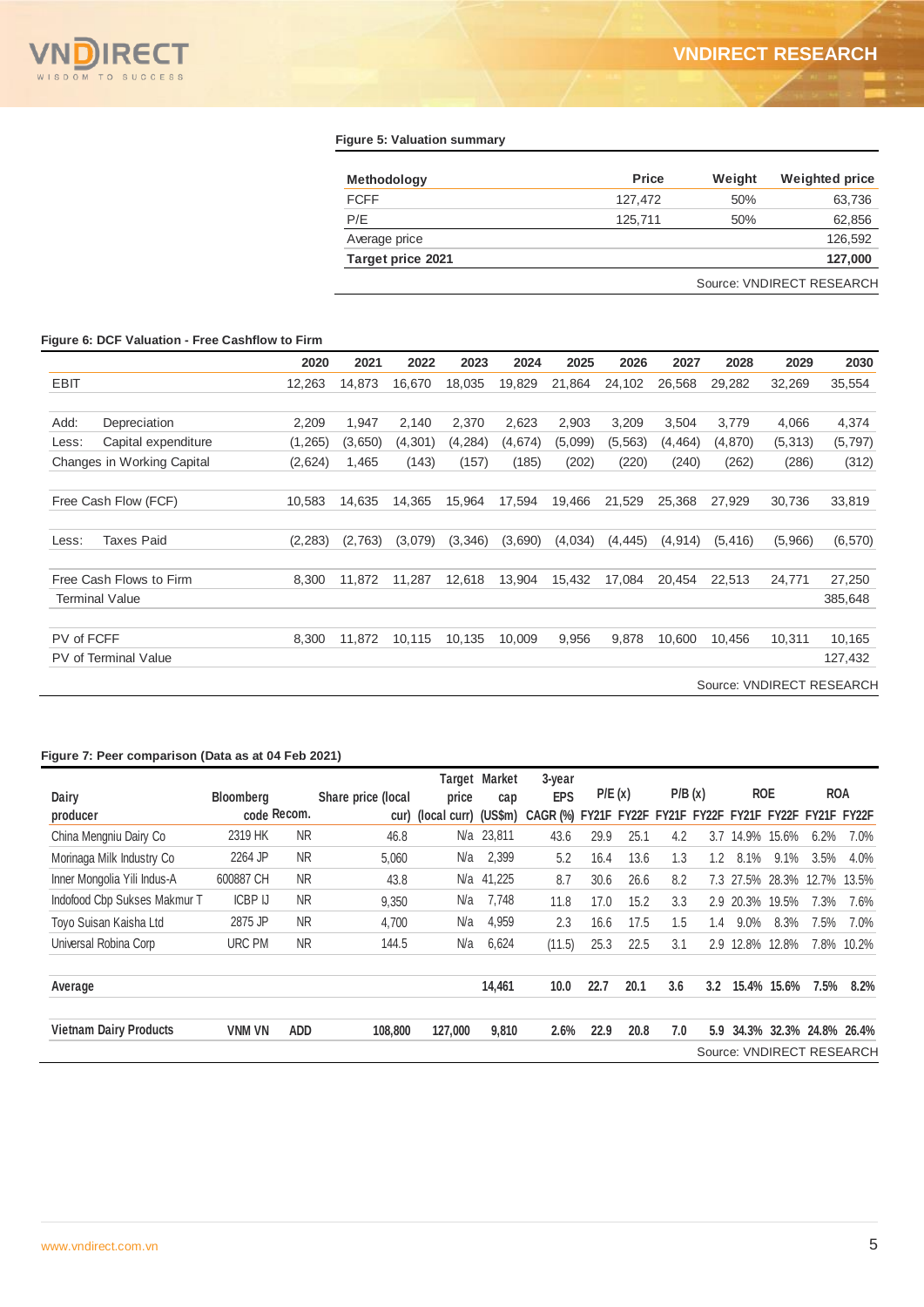## TO **SUCCESS**

### **Valuation**



#### **Income statement**

| (VNDbn)                       | 12-20A    | 12-21E    | 12-22E    |
|-------------------------------|-----------|-----------|-----------|
| Net revenue                   | 59,636    | 64,365    | 69,695    |
| Cost of sales                 | (31,968)  | (33, 593) | (35, 612) |
| Gen & admin expenses          | (1,958)   | (2, 256)  | (2, 442)  |
| Selling expenses              | (13, 447) | (13, 643) | (14, 971) |
| <b>Operating profit</b>       | 12,263    | 14,873    | 16,670    |
| <b>Operating EBITDA</b>       | 14,472    | 16,820    | 18,810    |
| Depreciation and amortisation | (2, 209)  | (1, 947)  | (2, 140)  |
| <b>Operating EBIT</b>         | 12,263    | 14,873    | 16,670    |
| Interest income               | 1,581     | 1,177     | 1,071     |
| Financial expense             | (309)     | (270)     | (157)     |
| Net other income              | (21)      | (2)       | (2)       |
| Income from associates & JVs  | 4         | 10        | 10        |
| Pre-tax profit                | 13,519    | 15,788    | 17,592    |
| Tax expense                   | (2, 283)  | (2,763)   | (3,079)   |
| Minority interest             | (137)     | (195)     | (334)     |
| Net profit                    | 11,099    | 12,830    | 14,179    |
| Adj. net profit to ordinary   | 11,099    | 12,830    | 14,179    |
| Ordinary dividends            | (6, 270)  | (6, 270)  | (6, 270)  |
| <b>Retained earnings</b>      | 4,829     | 6,560     | 7,909     |
|                               |           |           |           |

### **Balance sheet**

| (VNDbn)                               | 12-20A | 12-21E | 12-22E |
|---------------------------------------|--------|--------|--------|
| Cash and equivalents                  | 2,111  | 7,519  | 11,533 |
| Short term investments                | 17,314 | 12,873 | 13,939 |
| Accounts receivables                  | 5.187  | 5.681  | 6.152  |
| Inventories                           | 4,905  | 6,573  | 7,117  |
| Other current assets                  | 168    | 242    | 262    |
| <b>Total current assets</b>           | 29,686 | 32,888 | 39,003 |
| Fixed assets                          | 14,916 | 16,484 | 18,505 |
| <b>Total investments</b>              | 973    | 779    | 780    |
| Other long-term assets                | 2,857  | 1.670  | 1,717  |
| <b>Total assets</b>                   | 48.432 | 51,821 | 60,005 |
| Short-term debt                       | 7,316  | 1,350  | 1,394  |
| Accounts payable                      | 3,199  | 3,453  | 3,739  |
| Other current liabilities             | 3,697  | 7,070  | 7,656  |
| <b>Total current liabilities</b>      | 14,213 | 11,873 | 12,788 |
| Total long-term debt                  | 167    | 29     | 31     |
| Other liabilities                     | 405    | 1.894  | 2,301  |
| Share capital                         | 20,900 | 20,900 | 20,900 |
| Retained earnings reserve             | 6,910  | 12,212 | 18,704 |
| <b>Shareholders' equity</b>           | 33,157 | 37,535 | 44,394 |
| Minority interest                     | 490    | 490    | 490    |
| <b>Total liabilities &amp; equity</b> | 48.432 | 51.821 | 60,005 |





#### **Cash flow statement**

| (VNDbn)                                     | 12-20A   | 12-21E    | 12-22E   |
|---------------------------------------------|----------|-----------|----------|
| Pretax profit                               | 13,519   | 15,788    | 17,592   |
| Depreciation & amortisation                 | 2,817    | 3,351     | 2,164    |
| Tax paid                                    | (2, 286) | (2,763)   | (3,079)  |
| Other adjustments                           | (1, 245) | (834)     | (897)    |
| Change in working capital                   | (2,624)  | 1,465     | (143)    |
| Cash flow from operations                   | 10,180   | 17,008    | 15,637   |
| Capex                                       | (1, 265) | (3,650)   | (4, 301) |
| Proceeds from assets sales                  | 150      | 16        | 47       |
| Others                                      | (4,828)  | 4,635     | (1,067)  |
| Other non-current assets changes            | 1,141    | (225)     | (79)     |
| Cash flow from investing activities         | (4,802)  | 775       | (5,400)  |
| New share issuance                          | O        | 0         | $\Omega$ |
| Shares buyback                              | (14)     | $\Omega$  | $\Omega$ |
| Net borrowings                              | 2,016    | (6, 105)  | 47       |
| Other financing cash flow                   | (6)      | O         | $\Omega$ |
| Dividends paid                              | (7, 928) | (6, 270)  | (6, 270) |
| Cash flow from financing activities         | (5, 932) | (12, 375) | (6, 223) |
| Cash and equivalents at beginning of period | 2,665    | 2,111     | 7,519    |
| Total cash generated                        | (554)    | 5,408     | 4,014    |
| Cash and equivalents at the end of period   | 2,111    | 7,519     | 11,533   |

## **Key ratios**

|                         | 12-20A | 12-21E | 12-22E |
|-------------------------|--------|--------|--------|
| <b>Dupont</b>           |        |        |        |
| Net profit margin       | 18.6%  | 19.9%  | 20.3%  |
| Asset turnover          | 1.28   | 1.28   | 1.25   |
| ROAA                    | 23.8%  | 25.6%  | 25.4%  |
| Avg assets/avg equity   | 1.49   | 1.42   | 1.36   |
| <b>ROAE</b>             | 35.6%  | 36.3%  | 34.6%  |
| <b>Efficiency</b>       |        |        |        |
| Days account receivable | 25.6   | 23.5   | 23.5   |
| Days inventory          | 56.2   | 71.4   | 72.9   |
| Days creditor           | 36.6   | 37.5   | 38.3   |
| Fixed asset turnover    | 3.88   | 4.10   | 3.98   |
| <b>ROIC</b>             | 27.0%  | 32.6%  | 30.6%  |
| Liquidity               |        |        |        |
| Current ratio           | 2.1    | 2.8    | 3.0    |
| Quick ratio             | 1.7    | 2.2    | 2.5    |
| Cash ratio              | 1.4    | 1.7    | 2.0    |
| Cash cycle              | 45.1   | 57.4   | 58.1   |
| Growth rate (yoy)       |        |        |        |
| Revenue growth          | 5.9%   | 7.9%   | 8.3%   |
| Operating profit growth | 0.7%   | 21.3%  | 12.1%  |
| Net profit growth       | 4.9%   | 15.6%  | 10.5%  |
| EPS growth              | 4.9%   | 15.6%  | 10.5%  |

*Source: VND RESEARCH*